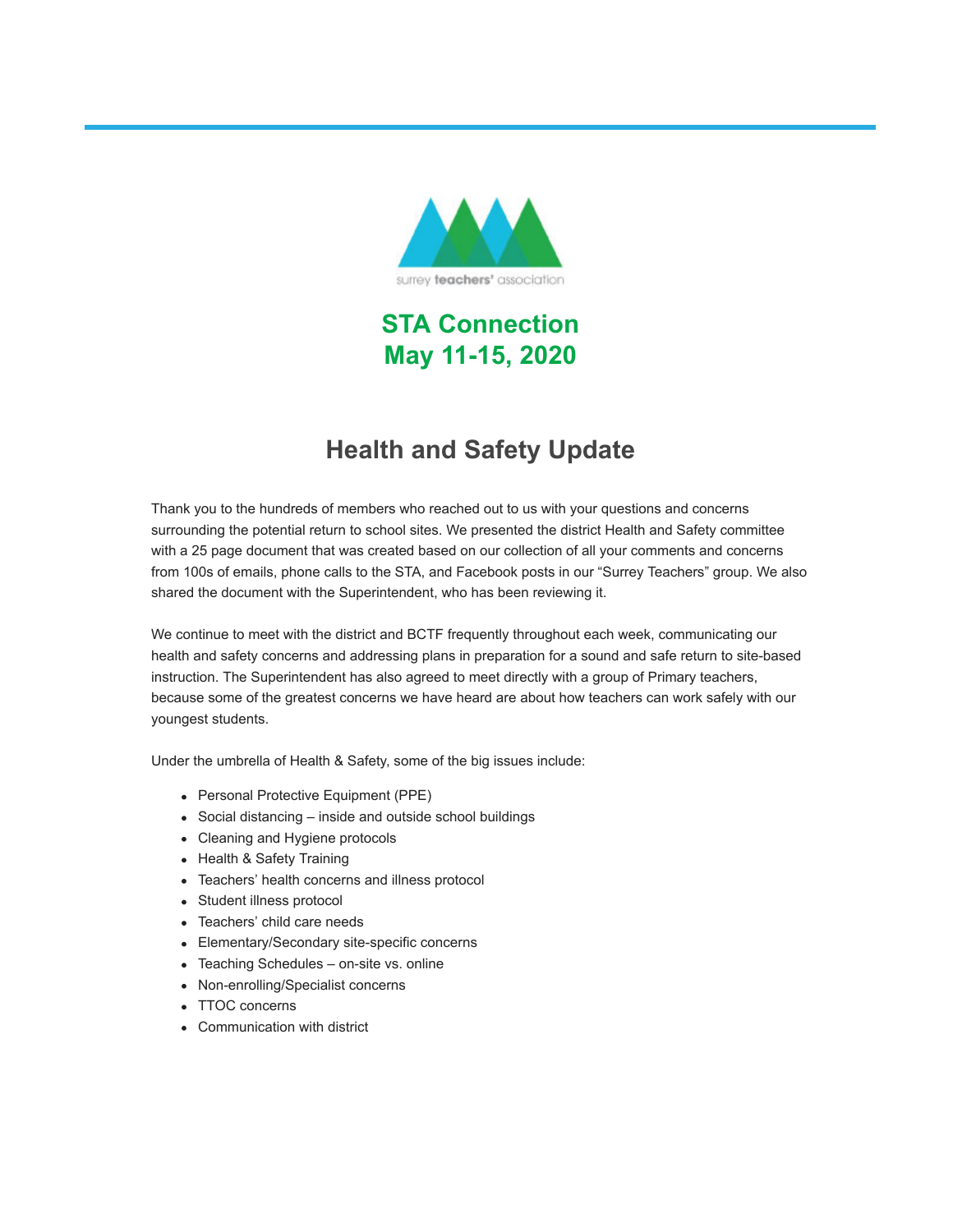Communication with families

We will continue to share updates with the membership regularly via the STA Connection and also by email. We also feel the stress of not having all the answers in this difficult time, and your questions and anxieties are our top concern.

We are all awaiting the announcement from the premier and Dr. Bonnie Henry, anticipated to be this Friday, outlining the return to some face to face instruction. We hope quite a few questions will be answered that day, both by Dr. Henry in her recommendations and in documentation to accompany any decisions that are announced.

#### **Annual General Meeting Candidate Statements**



If you are interested in running for a position (whether as a full-time table officer working in the STA office, as a member of the Executive Committee, or as a member of the Resolutions Committee), please review the attached ["Call for Nominations](https://surreyteachers.us20.list-manage.com/track/click?u=37ec644ae87e34b54b3912660&id=d3731e20c5&e=7261da6bdb)" document. If you are considering whether you would like to run for a position, or are curious to know more, please contact Matt Westphal at [pres@surreyteachers.org.](mailto:pres@surreyteachers.org)

If you wish to provide a candidate statement (for Executive Committee and Resolutions Committee) to be distributed to the membership before the AGM, please **submit it to the STA office by 4 pm May 15,** 2020 via email at [sta@surreyteachers.org](mailto:sta@surreyteachers.org) or fax to 604-594-5176. The maximum length for candidate statements is 600 words. We are in the midst of planning how the online AGM in June will work, and will be communicating further details soon.



- May 14 Ratification Townhall
- May 14 International Solidarity **Committee**
- May 18 Victoria Day
- May 19 Executive Committee
- May 20 Young Worker Committee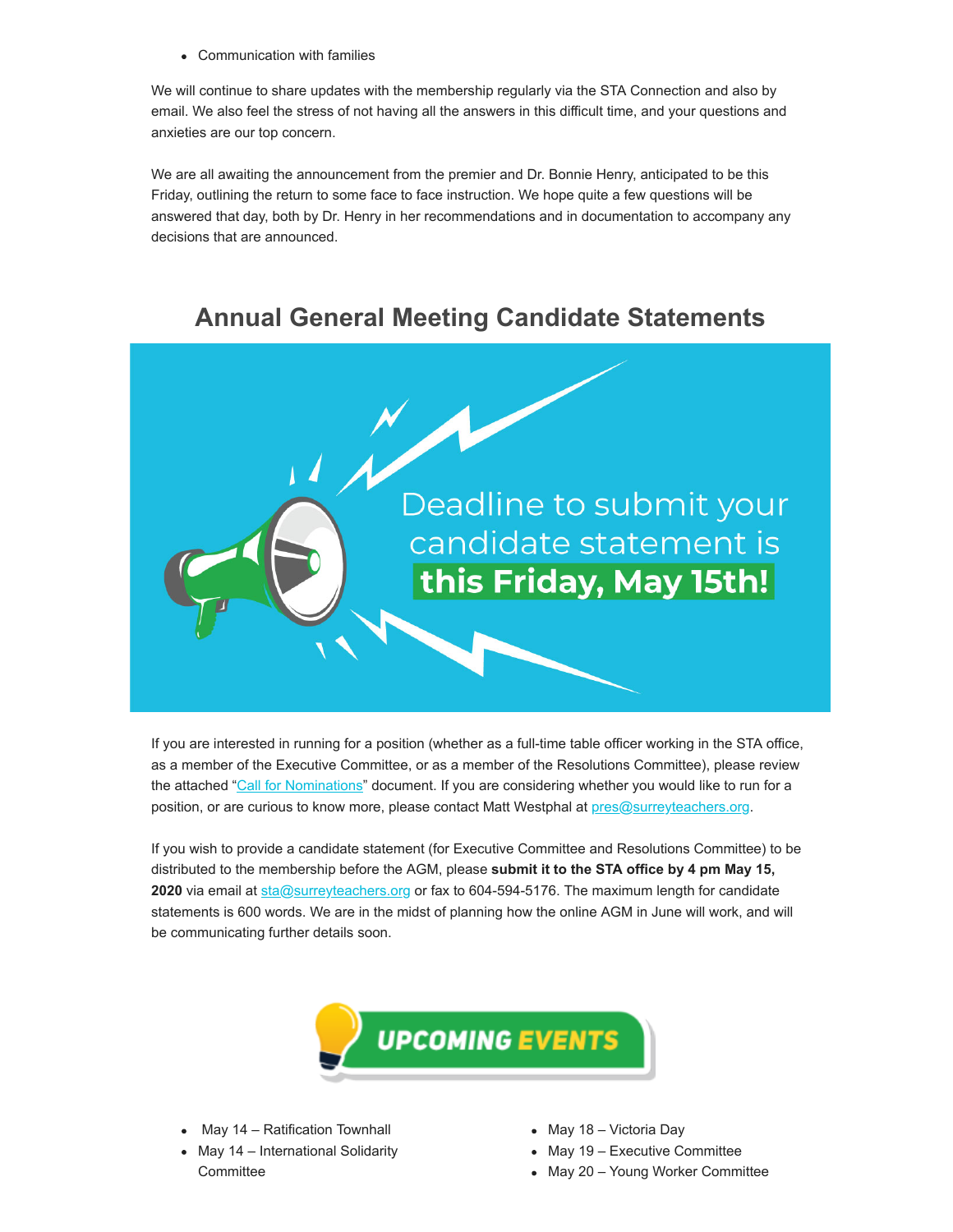- May 15 AGM Task Force
- May 15 STA Candidate Statements Due
- May 20 STARA via Zoom
- May 21 Labour Affairs Committee
- May 15 STA Award Applications Due

# **STARA Meeting on May 20**

The next STARA meeting will be taking place **via Zoom at 4 pm on Wednesday, May 20, 2020**. All members are welcome to attend, but only STARA reps, committee chairs, and Executive Committee chairs can vote. The meeting agenda includes a Health and Safety Q&A, executive reports on remedy, finance, and the STA Annual General Meeting, election of scrutineers for the June AGM, a chance to bring up and discuss school concerns, results and implications of our ratifications, and committee elections. There will also be a prize draw for those who attend! If you have not registered to attend the meeting, you can do so by clicking [here.](https://surreyteachers.us20.list-manage.com/track/click?u=37ec644ae87e34b54b3912660&id=5b138eb7e0&e=7261da6bdb)

## **Local Bargaining Agreement - Ratification Vote**

The STA membership will be voting to ratify our local contract from 8 am – 6 pm on May 19, 2020. The secret ballot will be emailed to your Surrey school's email account from [vote@simplyvoting.com.](mailto:vote@simplyvoting.com) A separate email was sent out recently with details and attachments. The changes to the collective agreement are minor.

There will be an online **Town Hall meeting via Zoom on Thursday, May 14 from 3:30-4:30 pm** where you will have an opportunity to ask questions about the Agreement that is being proposed for ratification. Information on the Ratification and Town Hall, along with meeting links, has been sent to Staff Reps who should please distribute the packages forward to members. If you do not receive an information package, please email [sta@surreyteachers.org](mailto:sta@surreyteachers.org) for your copy.

### **New Salary Grid and Retroactive Pay!**

We can expect to receive our 2% retroactive salary payment by June 5! (Earnings that require individualized manual retro calculations, such as remedy and maternity/parental leave top-ups, to be paid by June 30.) This increase also applies to TTOCs and Summer School employment. The retroactive 2% [increase is calculated on pay for every day worked since July 1, 2019. View the revised salary grid for](https://surreyteachers.us20.list-manage.com/track/click?u=37ec644ae87e34b54b3912660&id=b4acfc26a4&e=7261da6bdb) Surrey.

### **STA Awards**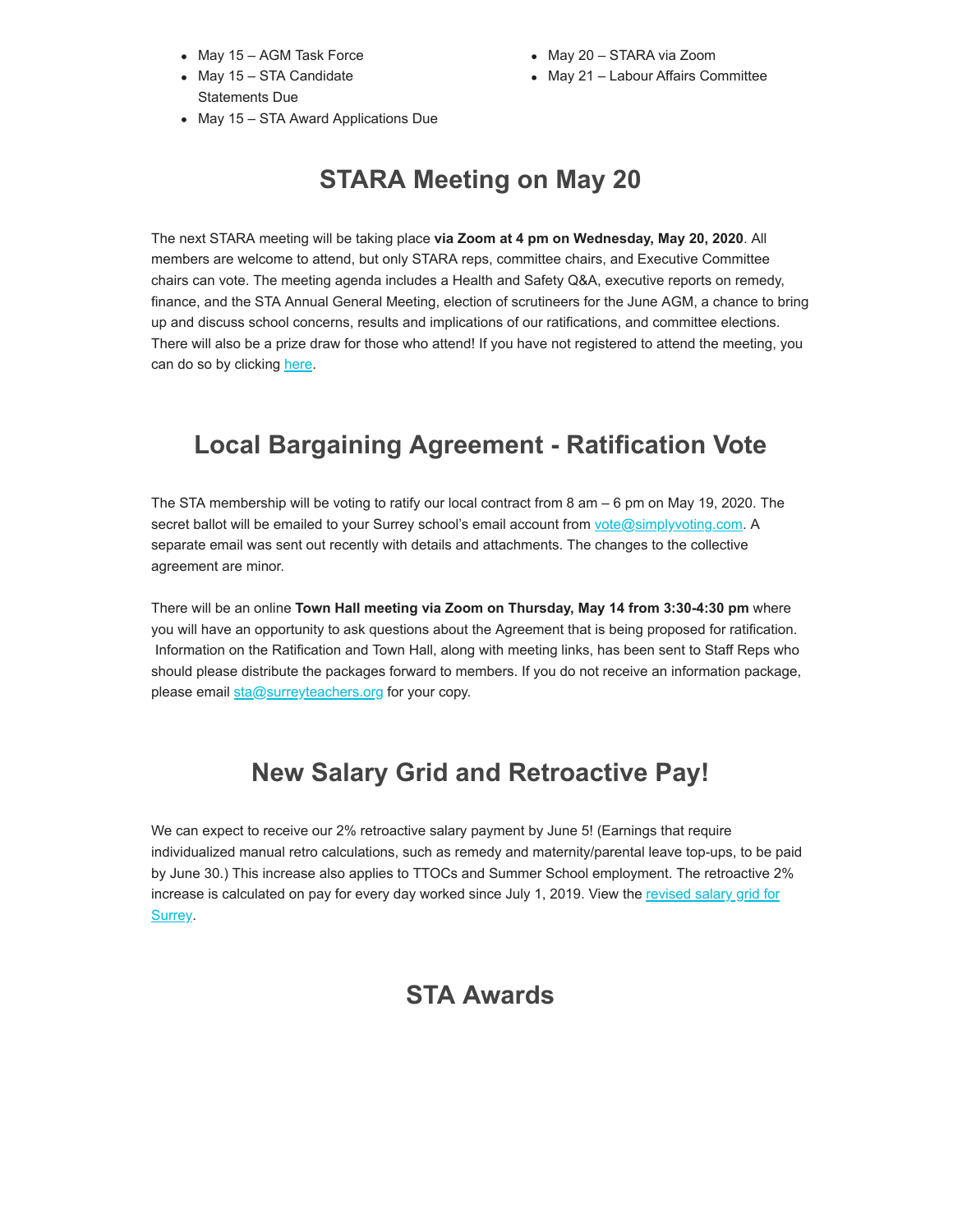

Every Spring, the STA sends \$1,500 to each Secondary school-site and \$500 to each Learning Centre for scholarships and bursaries for graduating students. As well, awards scholarships, bursaries and the Jennifer Wadge Memorial Social Justice Award.

This year, we offer two new awards of \$2000 each to graduating Surrey students who self-identify as Indigenous (Indigenous Student Bursary) in addition to four \$2000 Jennifer Wadge Social Justice Awards [which are awarded to graduating Surrey students who are active in Social Justice pursuits. The criteria for](https://surreyteachers.us20.list-manage.com/track/click?u=37ec644ae87e34b54b3912660&id=42519ec69e&e=7261da6bdb) these awards are available on our website. If you require any additional brochures or flyers for your school, or have any questions in regards to these awards, please feel free to contact the STA at [sta@surreyteachers.org.](mailto:sta@surreyteachers.org)

Deadline for applications is **May 15, 2020** so encourage your students to get their application in as soon as possible.

## **Staff Committee! Discuss the upcoming Round 2 postings at your school**

Schools should have a functioning staff committee, as it is a right in our contract (Article A.34). Staff committee is usually a very good way to make sure things are working smoothly and to suggest policy improvements and catch potential errors. It is particularly important to have a meeting where the staff committee has a chance to review the staffing needs of the school and the postings that are upcoming. Postings in the rounds should come first to the staff committee for review, and the staff committee can ask questions about the process the principal has undertaken in preparing these postings. **Postings must be offered internally before they are posted.** The staff committee can help bring issues the principal hasn't considered while preparing the postings to her/his attention. If any job is posted in your school that wasn't posted internally first, please contact Mark Keelan at the STA grieve 2@surreyteachers.org. For advice on staff committee functions, please feel free to chat with Julia our 1st VP at 604-594-5353. The closed report for Round 1 will be released on May 19. Round 2 begins May 26.

### **Principal/Vice Principal Transfers**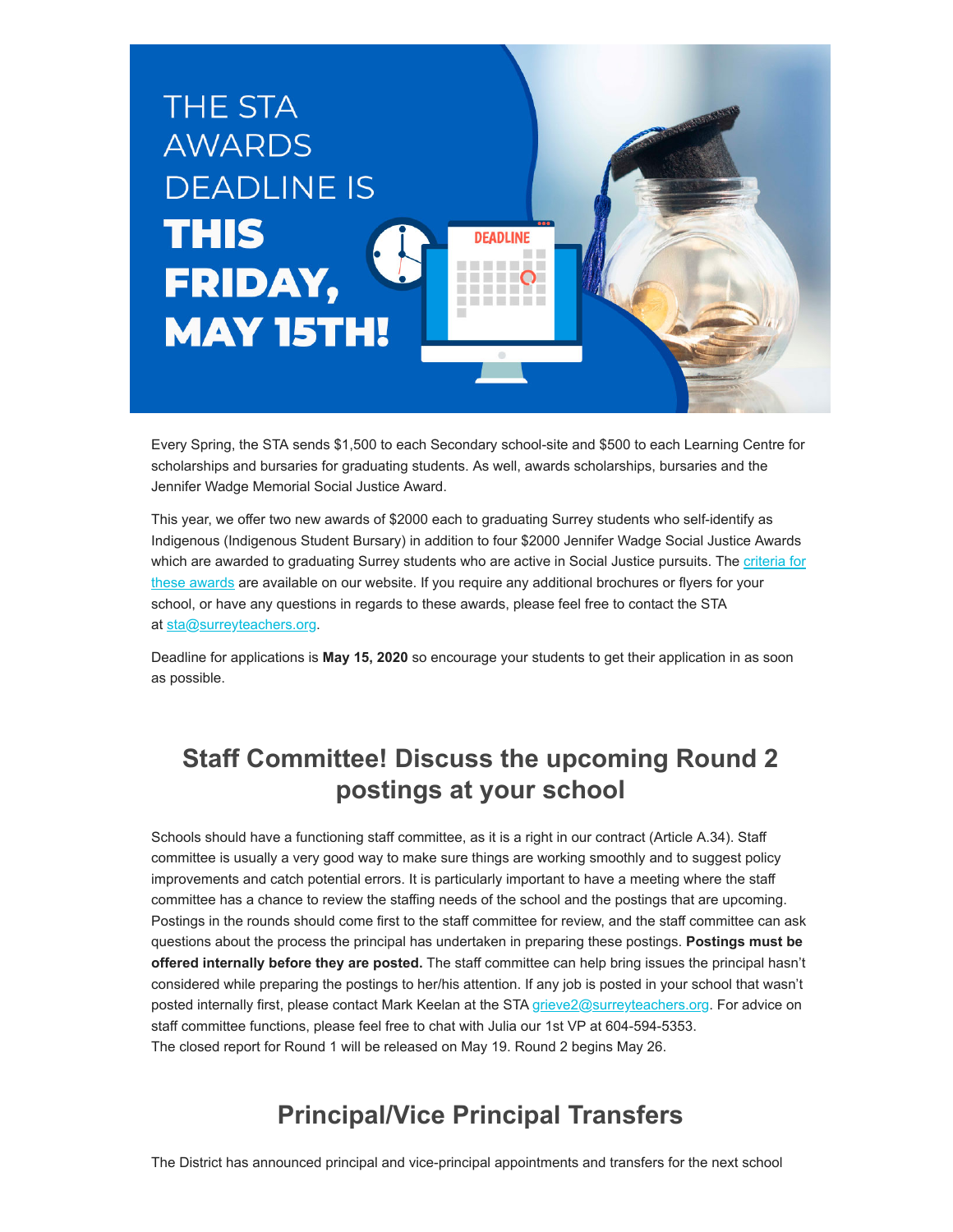year. If you do not receive it from your administrator, please ask for it.

## **Good news for TTOCs!**

Retroactive salary is not considered to be earnings and will not impact EI benefits.

# **Summer Pro-D Vote**

Amongst many other unknowns, there is also uncertainty around the possibility of summer Pro D activities and the vote that must take place in order for summer Pro D to happen. This is a complex issue and we are working with HR to find a solution for a vote under these circumstances that is in line with the current agreement between the STA and the district. We will provide more information when we have worked out a solution with HR. Some staffs hold the vote at a May staff meeting. However, a vote can be held at a later staff meeting with seven days' notice given to staff. Attending summer Pro D is not mandatory and all professional development, including summer Pro D, must be teacher initiated and directed.

# **New professional supports for teachers during the COVID-19 pandemic**



The BCTF has produced a new series of professional supports to help teachers during the COVID-19 pandemic. These materials, and others like them, have been posted on the Federation's resource sharing space TeachBC at [https://teachbc.bctf.ca/.](https://surreyteachers.us20.list-manage.com/track/click?u=37ec644ae87e34b54b3912660&id=21614f1623&e=7261da6bdb) Here are links to the latest series.

- Assessment during the COVID-19 pandemic: [https://teachbcdb.bctf.ca/permalink/resource2051](https://surreyteachers.us20.list-manage.com/track/click?u=37ec644ae87e34b54b3912660&id=d633b8945f&e=7261da6bdb)
- Continuity of learning during the COVID-19 pandemic: [https://teachbcdb.bctf.ca/permalink/resource2050](https://surreyteachers.us20.list-manage.com/track/click?u=37ec644ae87e34b54b3912660&id=76ed4eeae1&e=7261da6bdb)
- Inclusive Education: Supporting students with special needs during the COVID-19 pandemic: [https://teachbcdb.bctf.ca/permalink/resource2049](https://surreyteachers.us20.list-manage.com/track/click?u=37ec644ae87e34b54b3912660&id=e02a6e4349&e=7261da6bdb)

**Missed your School visit?**